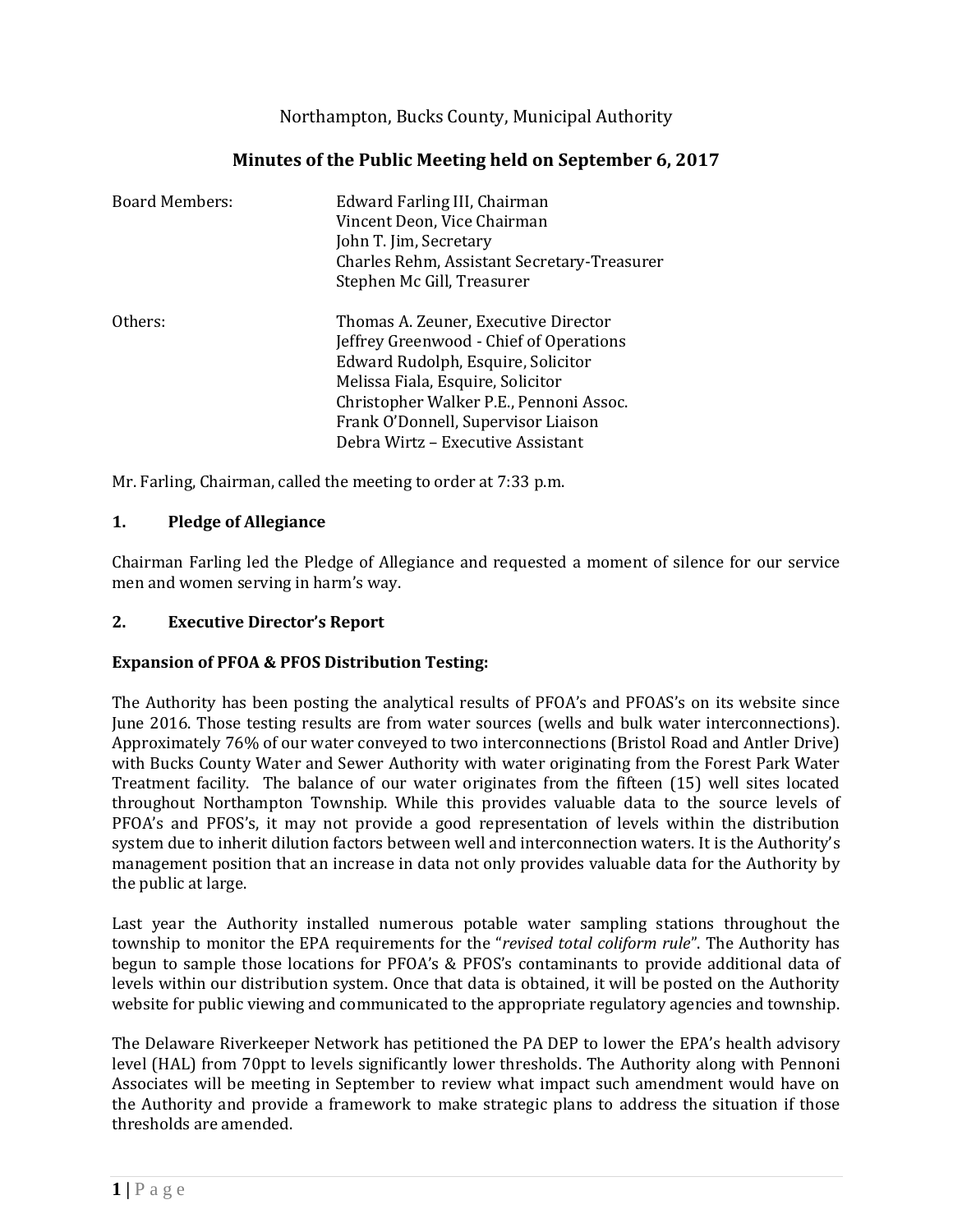### **Interim Corrective Action Plan (Neshaminy Interceptor):**

In early spring 2017, the Authority in concert with Pennoni Associates submitted its revised "Corrective Action Plan" (CAP) to PA DEP for review and "approval or acceptance". As of this date we have not received comments on that submission. Although it has not been "approved or accepted" by the regulatory agency, the Authority has proceeded with implementation of our program in accordance with the submitted plan. A copy of the summary section of the document has been provided to the Board for review. Our plan as submitted stated that we would provide an interim (6 month) update on our mission and progress to those meeting stated objectives. The Authority will be submitting that interim report later this week.

Christopher Walker, P.E. - Pennoni Assoc. provided and update as to the reduction of about 60,000.00 gallons per day of Inflow and Infiltration.

#### **Upper Southampton Sanitary Sewer:**

A meeting was held between the Upper Southampton Authority and this Authority to provide a framework to resolving the sanitary sewer flow issue. Management of the respective Authority's in addition to engineering representatives from Carroll Engineering (Upper South consulting engineer) and Ebert Engineering (NBCMA consulting engineer) made good progress and a shared mutual cooperation to resolving the issue. It is both Authority's expectations that all matters be resolved for Board consideration by January 2018.

#### **Budget Process 2018 Fiscal Year**

Since Labor Day has passed, it is now that time that the Senior Staff of the Authority will be preparing our 2018 Operational and Capital Budgets. Several internal workshops with our staff and professionals will take place over the next month to provide the Board with a 'Draft" in October 2017. The Authority's fiscal year runs from November 1<sup>st</sup> to October 31<sup>st</sup>.

### **PMAA Conference & Trade Show**

This year's marks the 75th Anniversary of the Pennsylvania Municipal Authority Association ®. The annual conference and trade show is being held in Hershey PA from September 10<sup>th</sup> to 14<sup>th</sup>.

### **3. Citizens' Concerns**

None.

### **4. Approval of the Minutes of August 2, 2017**

A motion (Jim-McGill) made to approve the Minutes of August 2, 2017 passed with 5 ayes**.**

### **5. Check Requisitions / Accounts Payable**

A motion (Rehm-Deon) adopting the following resolutions passed with 5 ayes

**Requisition No. 2119** dated August 16, 2017 in the amount of \$410,804.05 **Requisition No. 2120** dated August 30, 2017 in the amount of \$595,760.53 **Requisition No. 2121** dated September 6, 2017 in the amount of \$376,516.80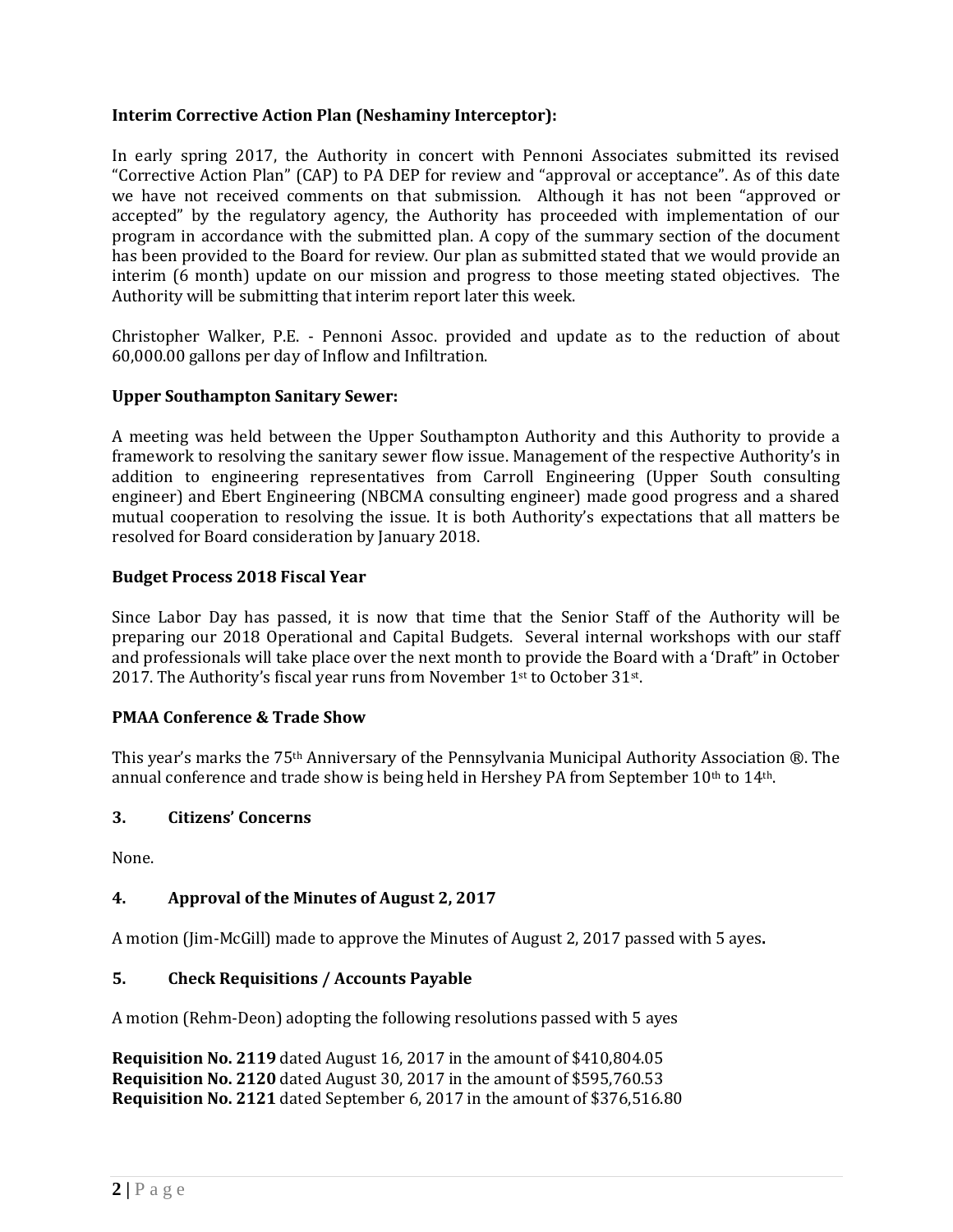The major items paid under **Requisition No. 2119** are as follows: All Seasons Lawn & Land - \$3,176.00; BCWSA – Water - \$178,910.96; Cues - \$2,851.43; Emergency Generator - \$9,175.00; Eurofins QC - \$1,096.20; Fred Beans Ford - \$1,375.39; Gene's Auto Body Inc. - \$1,789.93; GS Developers - \$23,086.90; Independence Blue Cross - \$11,013.27; Kennedy Culvert - \$1,585.00; Line Systems Inc. - \$1,231.73; Manko, Gold, Katcher & Fox LLP - \$20,550.00; Maxsolar Energy - \$1,485.76; PECO - \$2,013.30; Pennoni Assoc. - \$47,574.85; Teamsters Health and Welfare Fund - \$18,639.72; US Postal Service - \$5,000.00; Wrightstown Auto - \$1,005.42 and \$75,000.00 for payroll.

The major items paid under **Requisition No. 2120** are as follows: BCWSA – Sewer - \$347,439.04; Eurofins QC - \$1,193.20; First National Bank of Newtown - \$59,129.38; Guardian - \$3,749.44; Herbert, Rowland & Grubic, Inc. - \$2,387.50; Kennedy Culvert - \$1,724.70; LRM Inc. - \$2,810.00; Microbac - \$1,170.00; PECO - \$12,754.41; Philadelphia Business Forms - \$1,051.35; Phillips & Donovan Architects - \$1,937.00; Rio Supply Inc. - \$4,289.20; USA Blue Book - \$3,426.50, BCWSA disputed - \$70,253.98 and \$75,000.00 for payroll.

The major items paid under **Requisition No. 2121** are as follows: All Season Lawn & Land \$1,588.00; D.J. Pinciotti Construction Co. - \$38,625.00; Eurofins QC - \$1,913.40; Grainger - \$2,091.12; Karl Hops Inc. - \$1,406.27; Link Computer Corp. - \$3,446.05; Manko, Gold, Katcher & Fox LLP -\$24,785.00; PECO - \$2,821.77; Rudolph Clarke - \$49,550.73; Sewer Specialty Services - \$7,063.19; TD Card Services - \$2,519.57; Teamsters Health and Welfare Fund - \$18,639.72; Upper Southampton MUA - \$54,627.00; Verizon Wireless - \$1,497.02; Wrightstown Auto - \$1,704.50; \$84,710.34 Upper South disputed and \$75,000.00 for payroll.

# **6. Appointment of Auditor for Fiscal Years 2017, 2018 & 2019**

A motion (McGill-Jim) made to award appoint Bee, Bergvall and Company, P.C. as the Authority's auditor for its 2017, 2018 & 2019 fiscal year audits in accordance with their proposal dated July 18, 2017 and authorize the Executive Director to sign the contract on behalf of the Board passed with 5 ayes.

# **7. Resolution No. 2017-1194 Amendment to "Fee Schedule" Meters & Meter Setters**

A motion (Rehm-Jim) made to adopt Resolution No. 2017-1194 an amendment to the Authority's Fee Schedule in accordance with the recommendation of the Administration in accordance with the exhibit attached passed with 5 ayes

# **8. Professional Services – Sanitary Sewer Flow Monitoring**

A motion (Deon-McGill) made to engage CSL Services Inc. of Pennsauken New Jersey for purposes of wastewater flow monitoring services in accordance with their proposal dated June 15, 2017 conditioned upon a conflict waiver and agreement terms which are satisfactory to the Authority Solicitor and Executive Director passed with 5 ayes.

### **9. Professional Services – Evaluation of Horizontal Chlorine Contact Tanks Water Connection**

A motion (Mc Gill-Jim) made to authorize the contracting of Mumford-Bjorkman Associates Inc. of New Castle Delaware to perform professional services evaluation on four (4) chlorine contact tanks in accordance with their proposal dated July 7, 2017 in the amount of \$12,000.00 passed with 5 ayes.